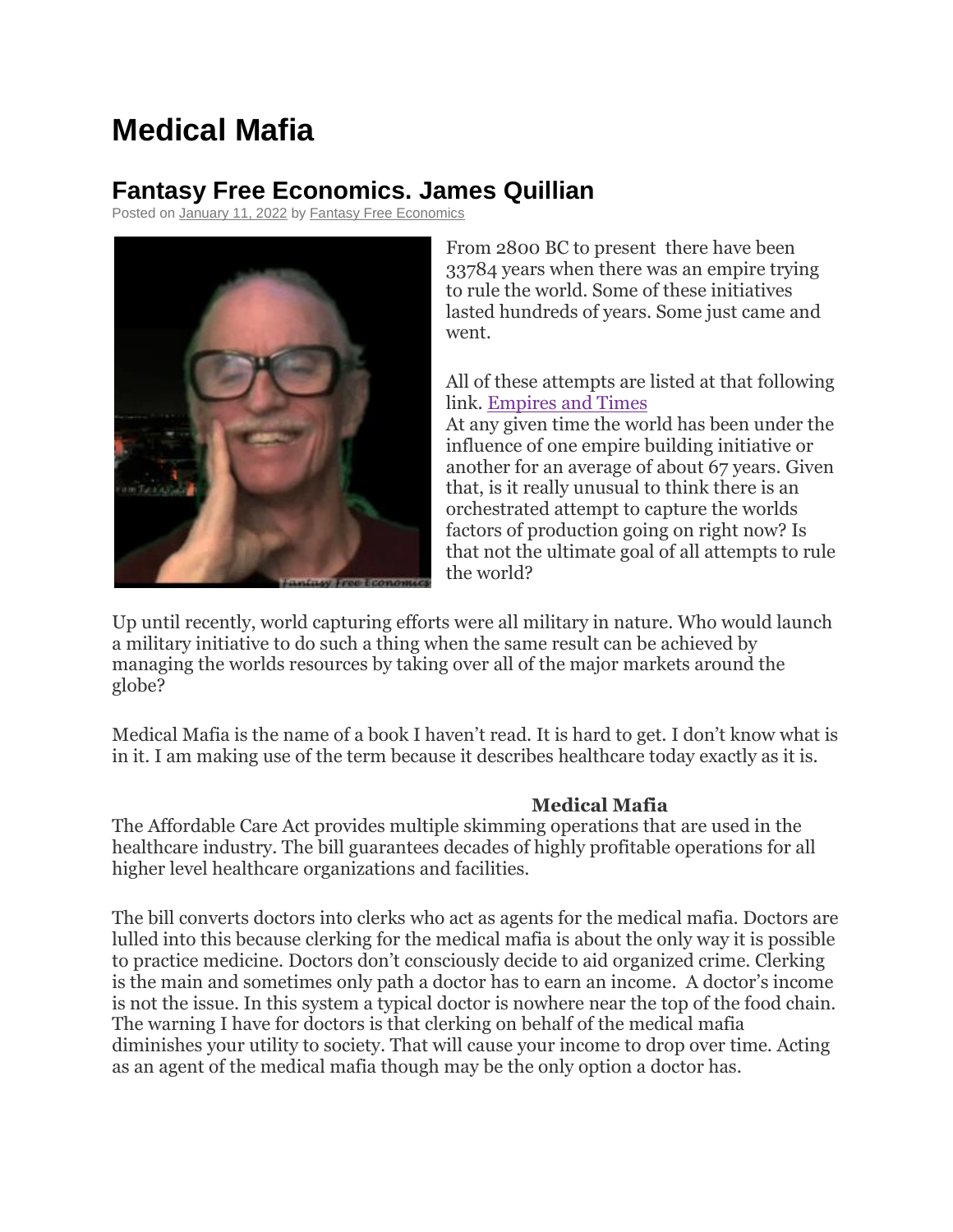A patient goes into a medical offices. First there are a series of questions that are unrelated to any complaint the patient is making. Have you had your flu shot? Do you feel safe at home? Have you fallen recently? Are you suicidal? These questions are for mining for problems to be exploited by virtue of various skimming operations that are applicable. Surely the staff has been convinced that they doing a good thing by managing people's lives and decisions with respect to healthcare.

But, what about the patient's complaint? The importance of that is greatly diminished. Odds are that the reason for the visit will be ignored. The subject will be changed to something that better exploits feeding frenzies on federal money. All of this takes place in less than 15 minutes but usually even less than that.



'The death rate actually started rising in 2014 when the bill was fully functional. Genuine issues patients have are routinely disregarded. Diagnoses must me made in 15 minutes or less. By this time a patient's medical history has been purged except for a few things relevant to mining for the feeding frenzies. How good of a diagnosis could be made here even by the Albert Einstein of physicians. Having a brain is one thing. Having the time to use it something else. Naturally lifespans are falling and this is only the beginning.

Why suspect organized crime? After all, no public notices have been posted announcing the operation of a global crime syndicate.